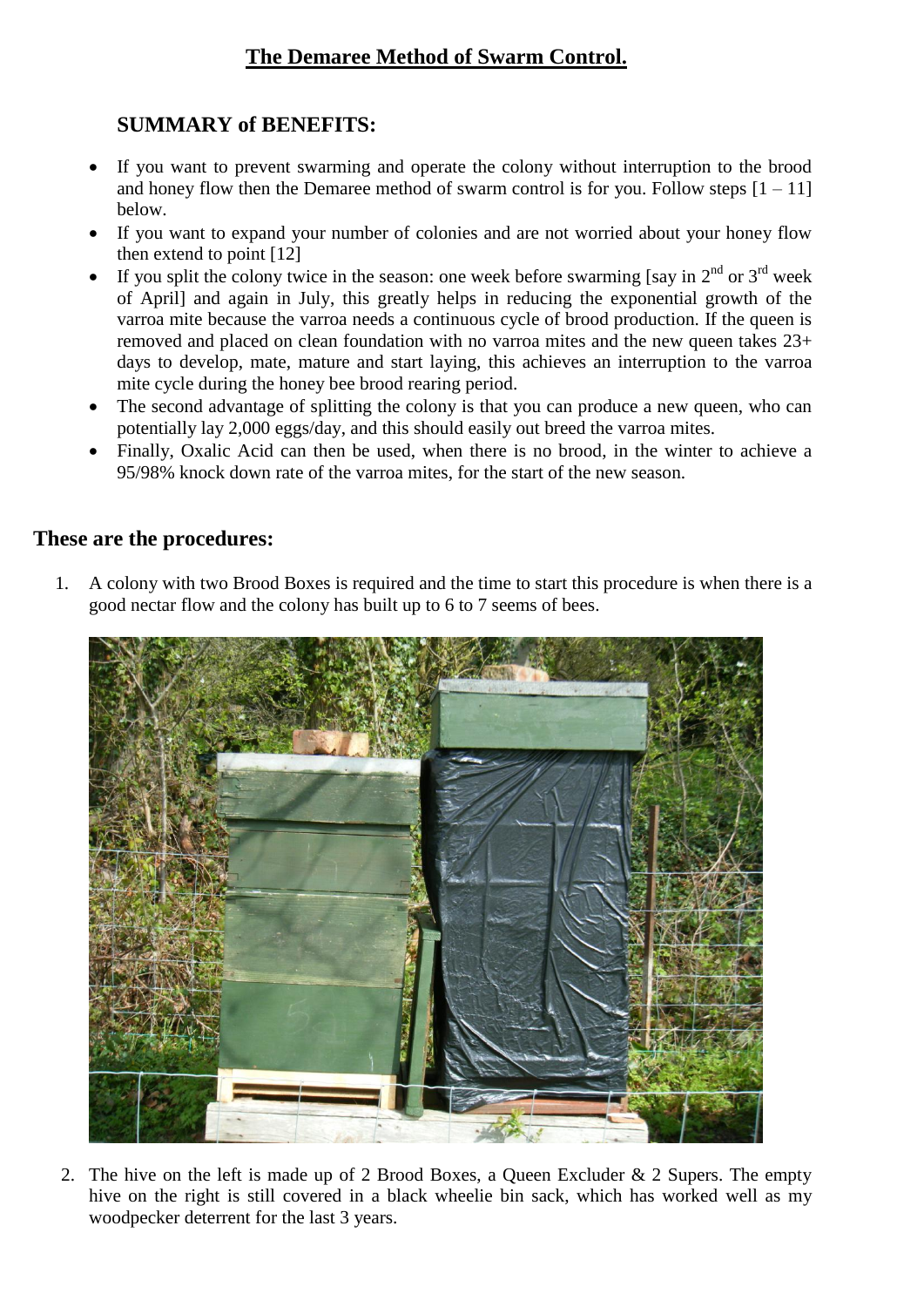- 3. The essential feature of this method of swarm control is that the frames of young brood and eggs and nurse bees are moved to the top of the hive, while the queen and all the flying bees are left in the lower brood box with empty clean comb or mite free foundation.
- 4. To achieve this, first separate the 2 brood boxes and then find the queen. Remove all the brood frames except the one containing the queen and replace these with drawn or new foundation. Transfer the combs containing brood to the  $2<sup>nd</sup>$  box. If the queen is not marked, now is the time to do so. Place her on drawn comb in the bottom brood box. Re-assemble the colony by placing the queen excluder above the bottom box and insert a couple of supers between the bottom and top brood boxes, thus:

| $\bullet$ Brood box with young brood + eggs.             |
|----------------------------------------------------------|
| $\bullet$ Super.                                         |
| • Super.                                                 |
| • Queen Excluder.                                        |
| $\bullet$ Brood box with queen, $+2$ frames sealed brood |
| & rest empty combs [drawn if possible].                  |

- 5. After about  $\frac{1}{2}$  hour, the rest of the nurse bees migrate to the brood at the top and the older foraging bees stay with the queen below the queen excluder, as if they had swarmed.
- 6. The colony thus has all of its brood and the queen, but the queen has a new brood nest below the excluder, while the current brood combs are in the top box. In twenty-one days all the brood will have hatched out of the combs above the excluder, and the bees will begin to hatch in the queen's chamber below the excluder, so a continuous succession of young bees is sustained, with no set back to the colony or loss of honey production.
- 7. If you want to encourage the bees in the top box to develop a queen cell, then insert a division board below this top box with an entrance for flying bees to bring in pollen and nectar, like the hive on the right.

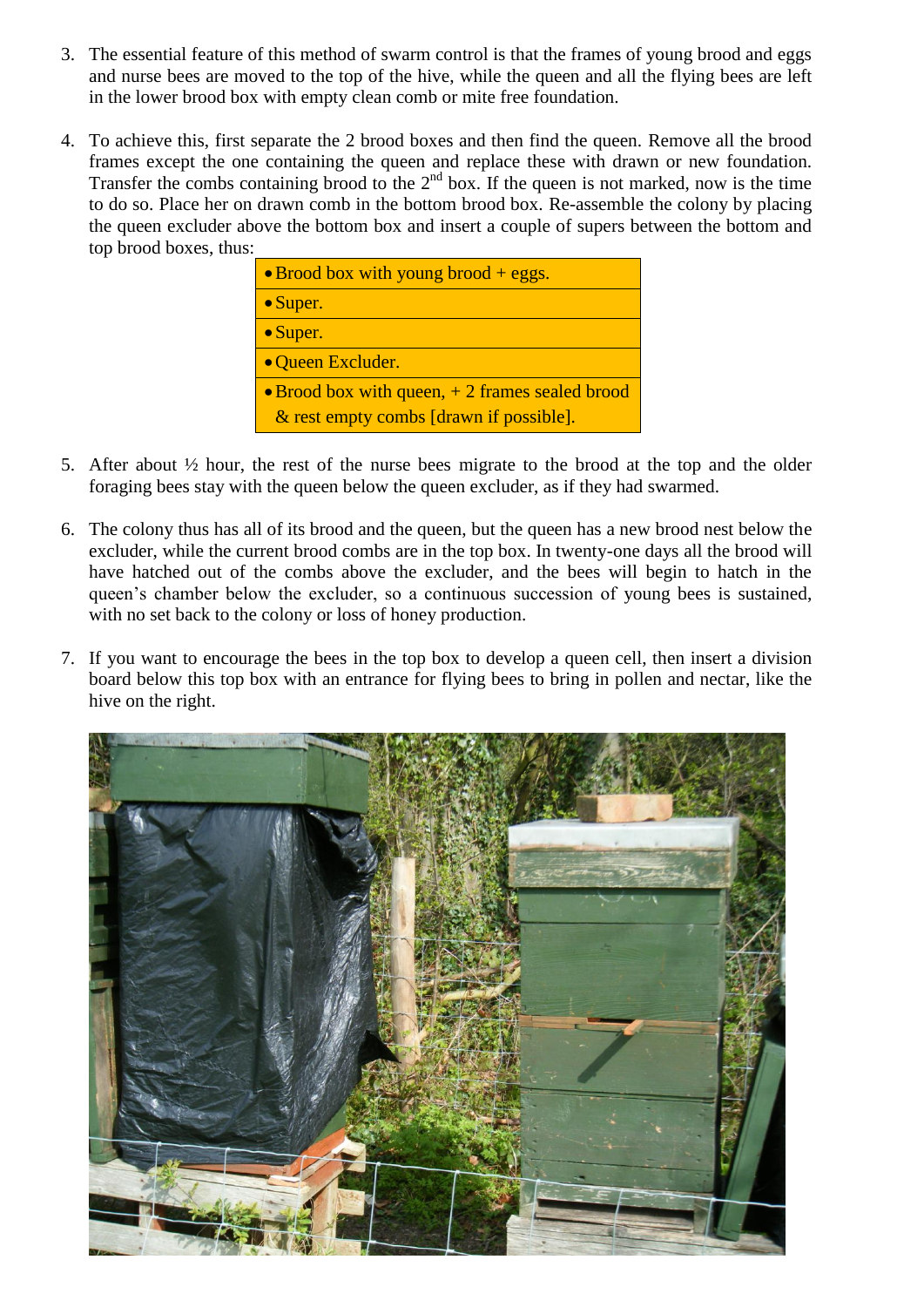- 8. If there is not a strong nectar flow, it is a good idea to feed both colonies with a rapid feeder. Also if you select 36 hr old larvae [i.e. very small C shape larvae] and use a hive tool to create a notch on the bottom edge of the cells, 10mm deep, this will encourage the nurse bees to draw down a queen cell from these selected cells.
- 9. See the illustrations below:



10. Inspection of the top box seven days later will, with luck, reveal several open queen cells in various stages, on the cells that have been notched.